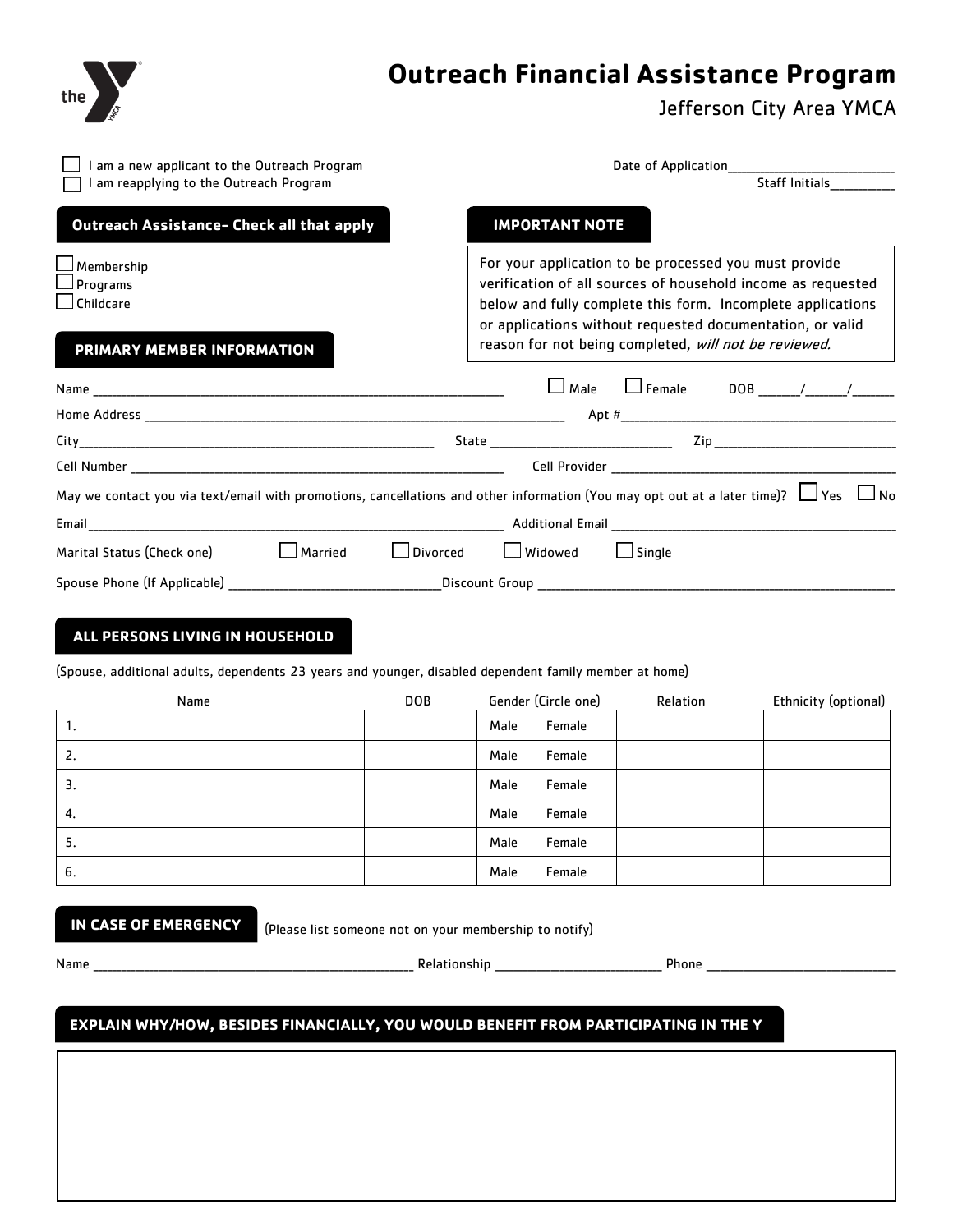П П П П П

#### **(Failure to provide requested documents may result in the denial or delay of your application)**

Most recent year's W-2 forms for all employed household members.

- Most recent year's Federal Tax Return (Form 1040 pages 1 and 2 only; or Form 1040EZ or a non-filing form).
- Copies of your last 2 paycheck stubs OR a letter from your employer stating your annual salary.
- Photo ID of all applicants 18 or older

Total monthly income for any items listed below:

MONTHLY TOTAL N/A OR DO NOT RECEIVE

| CHILD SUPPORT/AFDC           |  |
|------------------------------|--|
| RENT ASSISTANCE/ HOUSING     |  |
| <b>FOOD STAMP ASSISTANCE</b> |  |
| SOCIAL SECURITY/DISABILITY   |  |
| <b>UNEMPLOYMENT</b>          |  |

#### month. **REQUESTING NON-FILING VERIFICATION**

### **ONLINE REQUEST**

#### Available at irs.gov

Note: This is typically not available if you have never filed taxes before in prior years. If this is the case, use the paper request detailed below.

#### **TELEPHONE REQUEST**

Available from the IRS by calling 1-800-908-9946

Note: This is typically not available if you have never filed taxes before in prior years. If this is the case, use the paper request detailed below.

#### **PAPER REQUEST FORM: IRS FORM 4506-T**

\*Best option for those who have not filed taxes in recent years. Verifications will be received within 5-10 days. Processing may take longer during tax season. Download IRS Form 4506-T at irs.gov/pub/irs-pdf/f4506t.pdf

If you need additional help, please contact Membership Assistant, Johnna Shanks at 573.761.9001.

# **SIGNATURE**

I affirm to the best of my knowledge that the above information is true and complete. I agree to provide income documentation as requested. I understand that this financial assistance is short term and that financial eligibility is reassessed annually unless otherwise noted.

\_\_\_\_\_\_\_\_\_\_\_\_\_\_\_\_\_\_\_\_\_\_\_\_\_\_\_\_\_\_\_\_\_\_\_\_\_\_\_\_\_\_\_\_\_\_\_\_\_\_\_\_\_\_\_\_\_\_\_\_\_\_\_\_\_\_\_\_\_\_\_\_\_\_\_\_\_\_\_\_\_\_\_\_\_\_\_\_\_\_\_\_\_\_\_\_\_\_\_\_\_\_\_\_\_\_\_\_\_\_\_\_\_\_\_\_\_\_\_\_\_\_\_\_\_\_\_\_\_\_\_\_\_\_\_\_\_\_\_\_\_\_\_\_\_\_\_\_

Signature of Financially Responsible Applicant Date Date Date Date

Printed Name of Financially Responsible Applicant **Date** Date Date

**INCOMPLETE APPLICATIONS WILL BE HELD FOR NO LONGER THAN 30 DAYS. FALSIFIED APPLICATIONS WILL RESULT IN PERMANENT DENIAL OF OUTREACH SCHOLARSHIP CONSIDERATION.**

\_\_\_\_\_\_\_\_\_\_\_\_\_\_\_\_\_\_\_\_\_\_\_\_\_\_\_\_\_\_\_\_\_\_\_\_\_\_\_\_\_\_\_\_\_\_\_\_\_\_\_\_\_\_\_\_\_\_\_\_\_\_\_\_\_\_\_\_\_\_\_\_\_\_\_\_\_\_\_\_\_\_\_\_\_\_\_\_\_\_\_\_\_\_\_\_\_\_\_\_\_\_\_\_\_\_\_\_\_\_\_\_\_\_\_\_\_\_\_\_\_\_\_\_\_\_\_\_\_\_\_\_\_\_\_\_\_\_\_\_\_\_\_\_\_\_\_\_